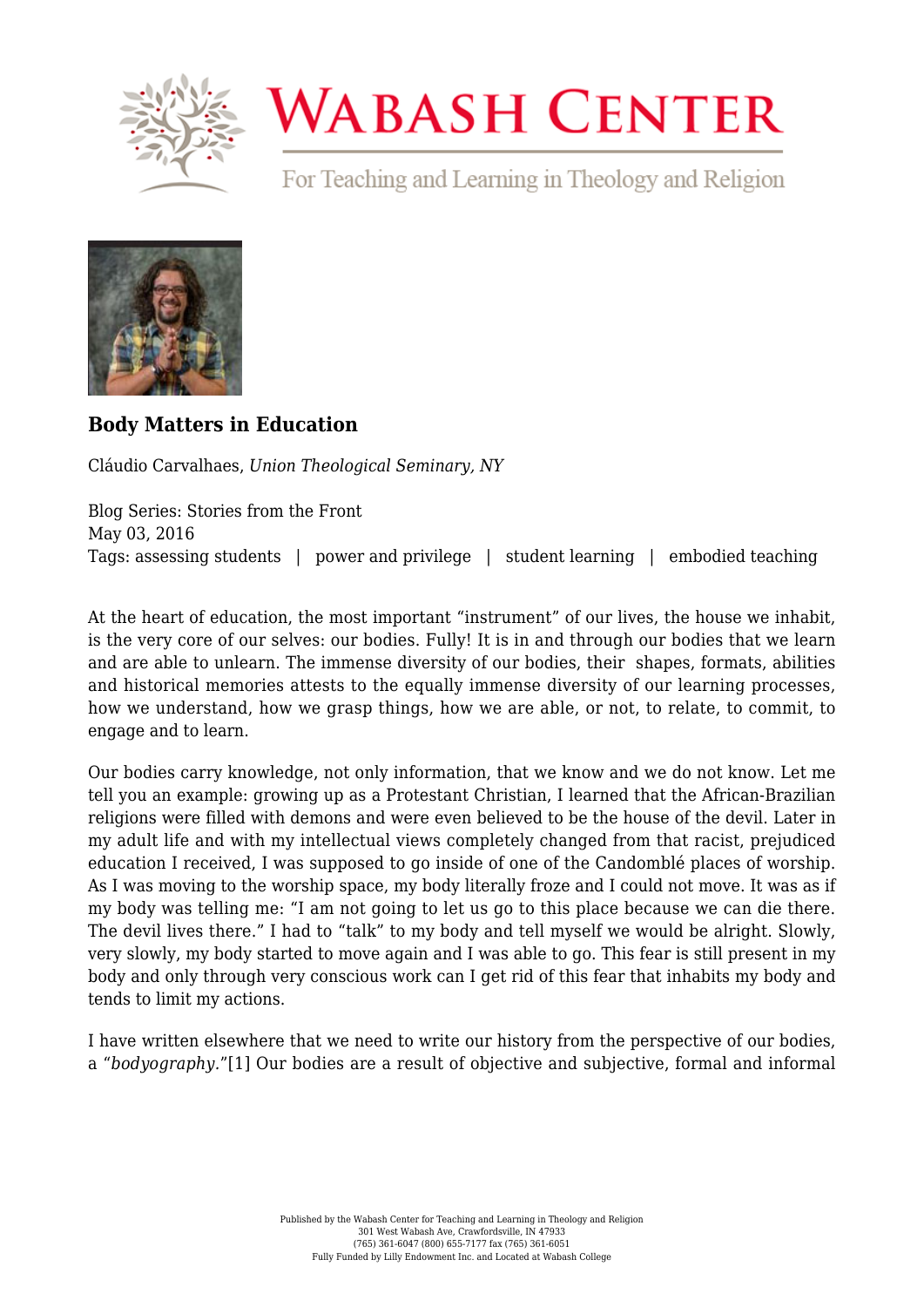education. In our bodies, are endless marks of something we went through, things we said or the words we silenced, the things we constructed, sustained, negated, denied or destroyed. Our bodies carry markers, memories, scars, violations, fears and hopes that tell our history. The body is fundamental to our very notion of who we are and what humanity is all about. Identities are bodily developments. So much so that the history of patriarchy, colonialism, racism, ableism, classism and sexism, were all created by constructing specific notions of bodies. One of the fundamental tools of these dominating histories is to delink the connections of the body, severing ancestral and present relations/memories and imprisoning bodies into specific systems of knowledge, ethical norms and structures of thought. The very sensuous and sexual dimensions of the body, its morals, codes and religious/secular precepts continue to direct the very senses of what civilization and savages are all about.

Thus any education that does not hold the body as a subject of a process of learning is destined to maintain intact these systems and structures of oppression and injustice.



In education we discover, remember and give meaning, shape, values and possibilities to the body. The education process helps reestablish severed connections, connecting people with people, people with times, people with the earth and universes, helping us to see much stronger threads of relationalities and connections. There is a whole sense of strength and wisdom that needs to be discovered through scholarship and community, needs to be unburied, unpacked, developed and fought for. For instance, with indigenous knowledge (often a knowledge made subaltern to the main and proper white knowledge denied, demonized and cast away), we gain different sources of strength, ways of thinking, seeing, sensing, and relating our bodies with the earth, the sky, the river, the soil, the stones, the animals, to other bodies, known and unknown, spiritual and/or not, forms of political theories, of modes of production, education, languages and life in common. By delinking our education from sources of domination and relinking our knowledges to other people's knowledges we can see the multiverse universes of possibilities for our own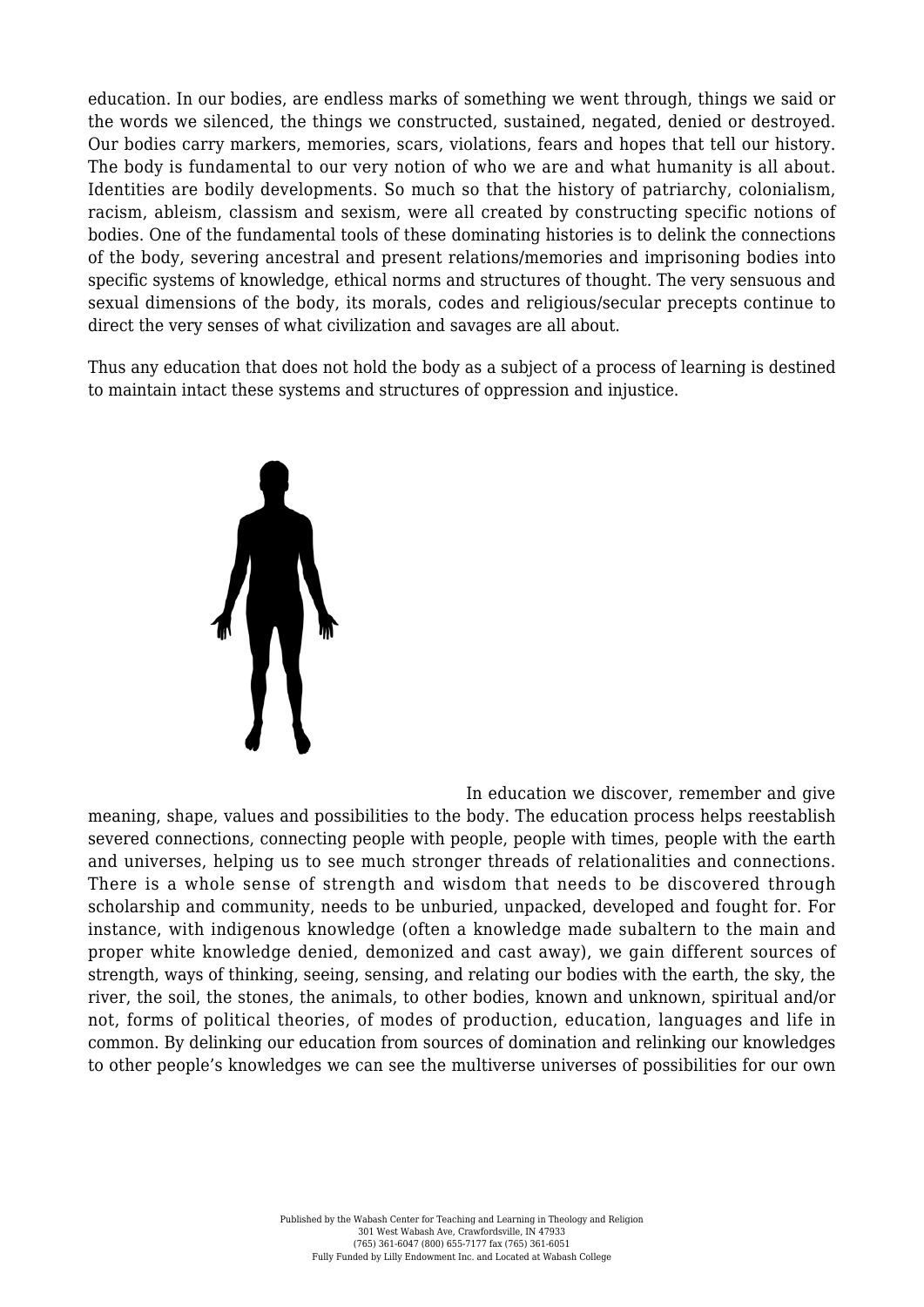people and humankind, expanding the breath of our common/different identities.

When we go to the classroom what do we think our body is made of? Earth, soil, water, sun, wind? Self, subjectivities, spirit, feelings, violence, sweat, blood, dreams, desires, fears, angers, histories, memories, contexts and so on configured and constructed in, through and from a complex chemistry of gazillion connections, synapses and spasms? The body is an individual, social, political, emotional, historical organ that networks, that creates and is created by histories, that fights, that constitutes forms of survival and is part of larger communities and universes, connected with the nonhuman and the inorganic matter. Life and death. Things that we educators must wonder and keep thinking about.

What Latin American Biblicist Nancy Cardoso Pereira says about the relationship between the body and the Bible can be understood as well in relation to education and the body. She says: "The body cannot be considered as a mere side-issue in any reading of the Bible which asks questions about gender relations. Life and death manifest themselves through the body. Restoring the physical body to its rightful place is a fundamental part of our affirmation of a real and sensual life.["\[2\]](#page-3-1)

<span id="page-2-0"></span>The body must be seen as an instrument of power dynamics, construction and the demise of empires and a thousand forms of domination. The material history of recent forms of capitalistic use of the body shows how libidinal movements of the body are turned into commodities, when bodies are detached from their own autonomous forms of being and are turned into objects of desire, profit and control. As a commodity, bodies are disassociated from their own bodily marks and aggregated as value to the material economic exchange of value. As Marx says, the "social relation between commodity and commodity," is one in which "all its sensuous characteristics are extinguished." This appropriation of the body into the economic system can explain the ways in which our education is trapped into not thinking about the body as a subject of our craft but rather as an object whose presence brings profit to the institution. Bodies equal revenue and symbolize prestige to the school. If a body cannot pay or aggregate economic value to the system it is discarded.

Educational institutions are a result of the ways in which we value the bodies, the formations and the possibilities of the bodies in relationship to hierarchical systems, historical formation, bodily/identity composition, asymmetric/systems power relations, pedagogical commitments and the very theory/praxis of what education is all about, or the why, how, what and for whom we do it. Fundamentally, the body is at the center of it all. The body is never a side-issue in education.

<span id="page-2-1"></span>Bodies carry theories and praxis. It is in this fundamental crux of body and education that we can understand bell hooks' claim that her body was in need of theory: "I came to theory because I was hurting - the pain within me was so intense that I could not go on living. I came to theory desperate, wanting to comprehend - to grasp what was happening around and within me. Most importantly, I wanted to make the hurt go away. I saw in theory then a location for healing…Theory is not inherently healing, liberatory, or revolutionary. It fulfills this function